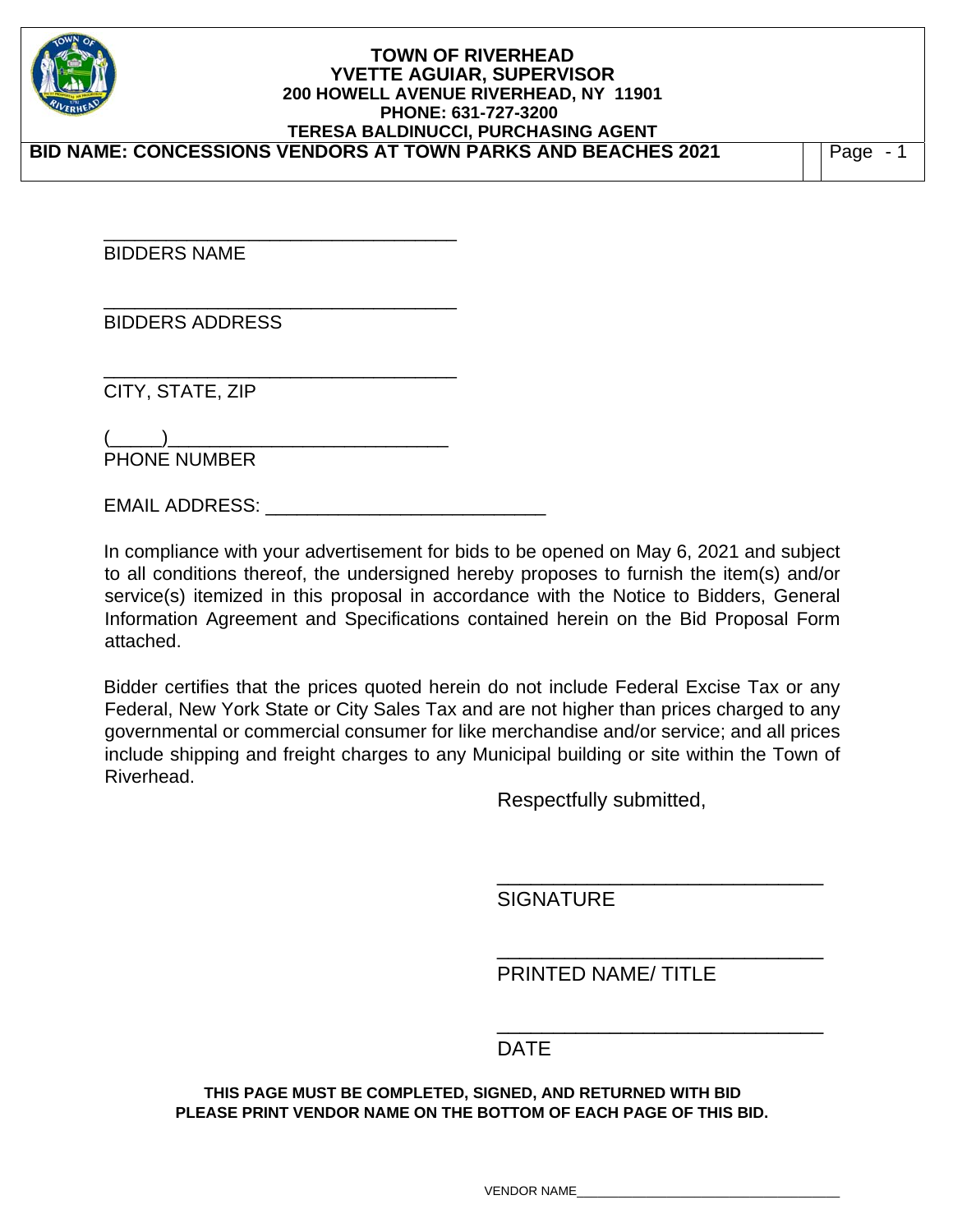| <b>TOWN OF RIVERHEAD</b><br><b>YVETTE AGUIAR, SUPERVISOR</b><br>200 HOWELL AVENUE RIVERHEAD, NY 11901<br>PHONE: 631-727-3200<br><b>TERESA BALDINUCCI, PURCHASING AGENT</b> |           |
|----------------------------------------------------------------------------------------------------------------------------------------------------------------------------|-----------|
| BID NAME: CONCESSIONS VENDORS AT TOWN PARKS AND BEACHES 2021                                                                                                               | Page $-2$ |
|                                                                                                                                                                            |           |

# **TOWN OF RIVERHEAD NOTICE TO BIDDERS**

Sealed bids for **CONCESSIONS VENDORS AT TOWN PARKS AND BEACHES 2021** will be received by the Town Clerk of the Town of Riverhead at Town Hall, 200 Howell Avenue, Riverhead, New York, 11901, until **11:00 a.m.** on **May 6, 2021**, at which time all bids received shall be opened and read aloud.

Bid Specifications and/or Plans may be obtained by visiting the Town of Riverhead website at **www.townofriverheadny.gov on or after April 29, 2021**. Click on "Bid Requests" and follow the instructions to register.

All bids are to be submitted in a sealed envelope bearing the designation **CONCESSIONS VENDORS AT TOWN PARKS AND BEACHES 2021**. All bids must be submitted on the bid form provided. Any and all exceptions to the Specifications must be listed on a separate sheet of paper, bearing the designation "**EXCEPTIONS TO THE SPECIFICATIONS**" and be attached to the bid form.

**NOTE: Bid responses must be delivered to the Office of the Town Clerk at 200 Howell Avenue, Riverhead, New York, 11901, on or before May 6, 2021 at 11:00 a.m. The Town may decline to accept, deem untimely and/or reject any bid response/proposal that is not delivered to the Office of the Town Clerk.**

The Town Board reserves the right and responsibility to reject any or all bids or to waive any formality if it believes such action to be in the best interest of the Town.

# **BY ORDER OF THE TOWN BOARD OF THE TOWN OF RIVERHEAD**

 **DIANE M. WILHELM, TOWN CLERK**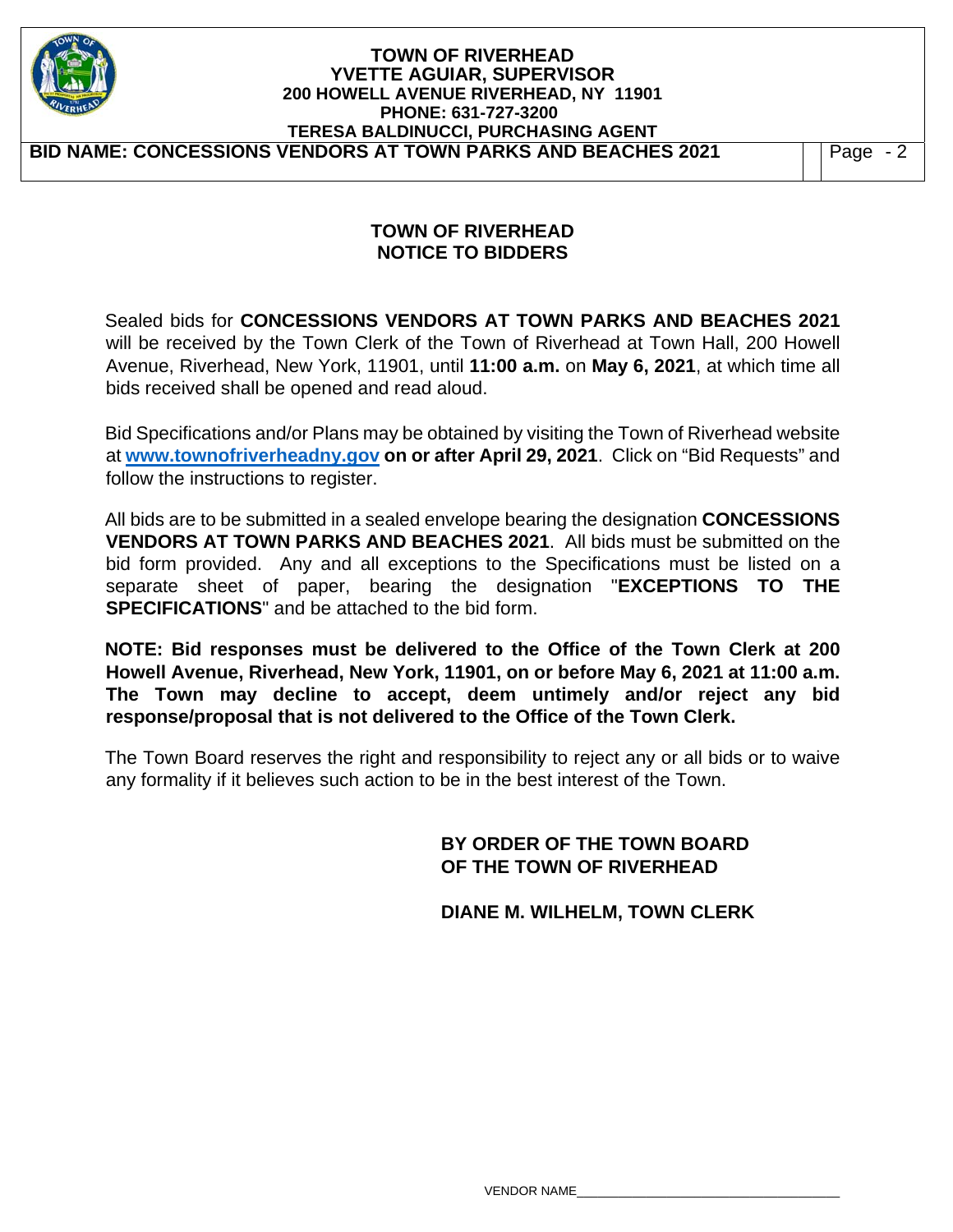| <b>TOWN OF RIVERHEAD</b><br><b>YVETTE AGUIAR, SUPERVISOR</b><br>200 HOWELL AVENUE RIVERHEAD, NY 11901<br>PHONE: 631-727-3200<br><b>TERESA BALDINUCCI, PURCHASING AGENT</b> |           |
|----------------------------------------------------------------------------------------------------------------------------------------------------------------------------|-----------|
| BID NAME: CONCESSIONS VENDORS AT TOWN PARKS AND BEACHES 2021                                                                                                               | Page $-3$ |

### **A. General Description of Services**

The Town of Riverhead, through the Recreation Department, is soliciting proposals from food and beverage vendors for the operation of mobile concessions (trucks, carts, trailers) from which to sell food and/or beverages to the public at the locations listed below. The Town seeks to offer a large selection of unique and specialized foods and beverages to those utilizing our parks and beaches, including but not limited to fresh-prepared hot and cold food, soft-serve and pre-packaged ice cream, fresh-scooped ices, beverages, desserts, pre-packaged snack foods, etc., offering a diverse selection of offerings at each location. The Town anticipates selecting more than one vendor for each location. The Town seeks proposals from persons or organizations that are experienced in food vending and possess a valid license to operate a mobile concession/food vending unit.

The Town's intent is to select a vendor(s) for the following locations:

**Group 1: Location operating hours 11am – 6pm; minimum bid \$1000.00 PER LOCATION All locations require a 2-hour minimum vending on site during the location operating hours set forth above by winning vendor(s):** 

- East Creek Docking Facility/South Jamesport Beach (Peconic Bay Blvd., Jamesport, NY)
- Iron Pier (Pier Avenue, Jamesport, NY)
- Wading River Beach (Creek Road, Wading River, NY)
- Reeves Beach (Park Road, Riverhead, NY)

**Group 2: Location operating hours 8am – Sunset; minimum bid \$1500.00 PER LOCATION The following locations require a 2-hour minimum vending on site during the location operating hours set forth above by winning vendor(s):**

- Stotzky Park (Skate Park Inclusive) (Columbus Avenue and Pulaski Street, Riverhead, NY)
- EPCAL Ball Fields/Veterans Park (Route 25, Calverton, NY)

# **Group 3: Location operating hours 8am – Sunset; minimum bid \$500.00 PER LOCATION The following locations require a 1-hour minimum vending on site during the location operating hours set forth above by winning vendor(s):**

- Police Officer's Memorial Park (Bayberry) (Bayberry Road, Wading River, NY)
- Horton Avenue (Horton Avenue, Riverhead, NY)
- 2 Bears Park (Old Farm Road, Riverhead, NY)
- Unity Park (Oakland Avenue, Riverhead, NY)
- Millbrook Park (Lewis Avenue, Riverhead, NY)
- Grangebel Park (Peconic Avenue, Riverhead, NY)
- Miamogue Park (South Jamesport Avenue, Jamesport, NY)

**NOTE: There is no limit to the number of locations/parks you may submit a bid to provide vending services. You may bid on one or more locations, simply circle location(s) above** *plus*  **complete a "Vendor Bid Form" for each location-** *see pages 11-12***.**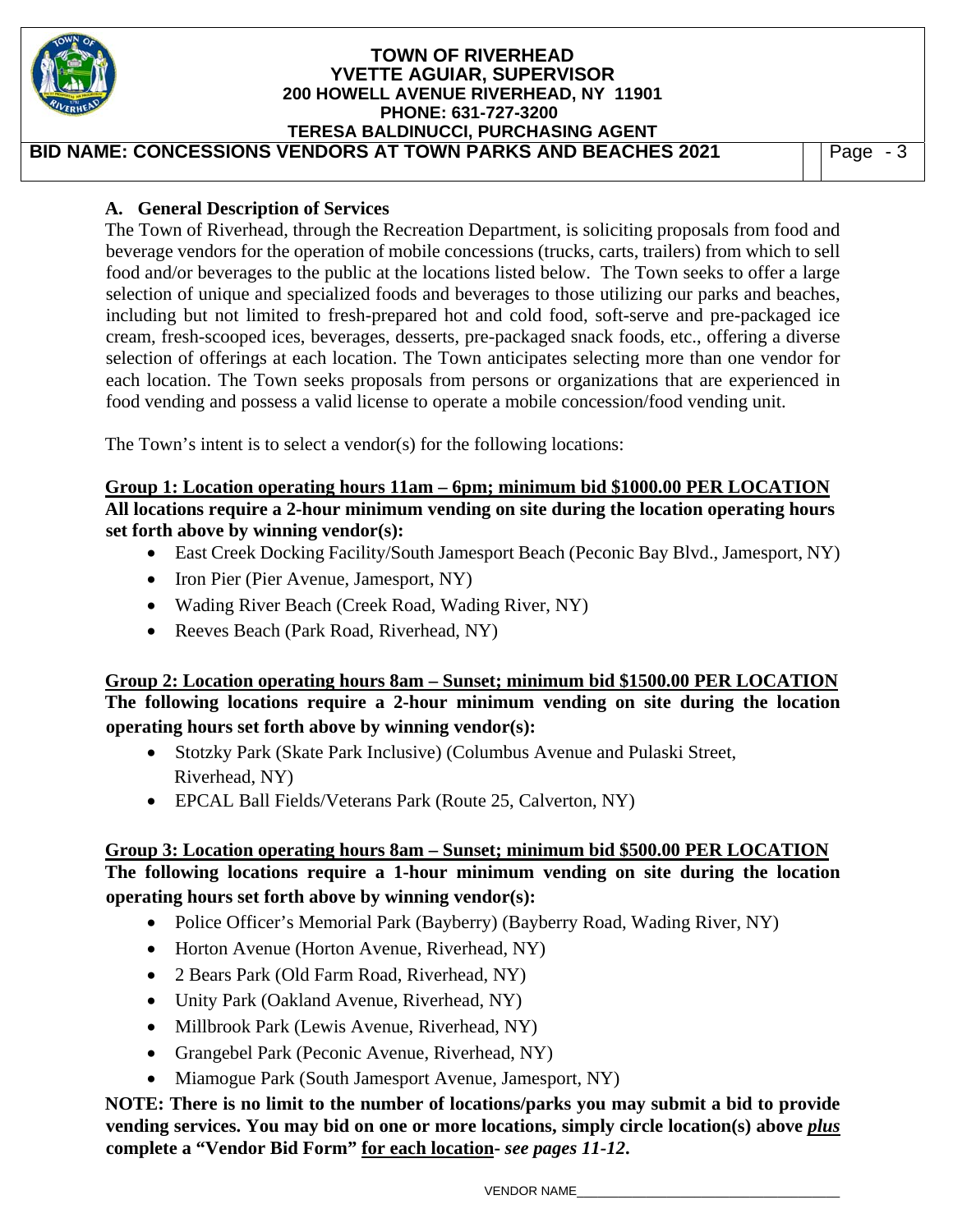

### **B. Submission of Proposals**

1. All proposals shall be submitted and delivered to Town Clerk of the Town of Riverhead, 200 Howell Avenue, Riverhead, NY 11901

2. All proposals shall be sealed and plainly marked "**CONCESSIONS VENDORS AT TOWN PARKS AND BEACHES 2021**" and shall bear the name and address of the proposer. Bidders are recommended to use the label provided in this bid document.

### 3. **Deadline for submission shall be 11:00 am on May 6, 2021 at Office of the Town Clerk, 200 Howell Avenue, Riverhead, NY**.

4. All proposals shall be submitted on the forms provided by the Town within this request for proposals. All proposals must be prepared in ink or typewritten and signed by the Proposer.

5. Any proposal may be withdrawn prior to the scheduled time for opening of proposals.

6. Expenses for developing the proposals are entirely the responsibility of the proposer and shall not be chargeable in any manner to the Town.

#### **C. Evaluation & Considerations of Bid Proposals**

1. The following statements outline the criteria which will be used in reviewing proposals for the awarding of the concession contract.

a. Experience and Resources of Concessionaire and Vendor

Proposals will be evaluated based on an evaluation of the present and past experience in the area of concession operation as proposed, experience with governmental agencies, non-profit agencies, large and small special events, financial position, professionalism, quality and level of service provided and in general, business experience.

b. Revenue to the Town Proposals will be evaluated according to the amount of revenue to be paid to the Town.

c. Operational Provisions

Proposals will be evaluated based on operational provisions proposed by the prospective concessionaire or vendor in the areas of items, pricing and quality of services.

d. Past and Present Compliance with State, County and Local Laws

Proposals will be evaluated based upon history of compliance with state, county and local laws and/or violations related to but not limited to establishment and operation of food services, concession and mobile vending.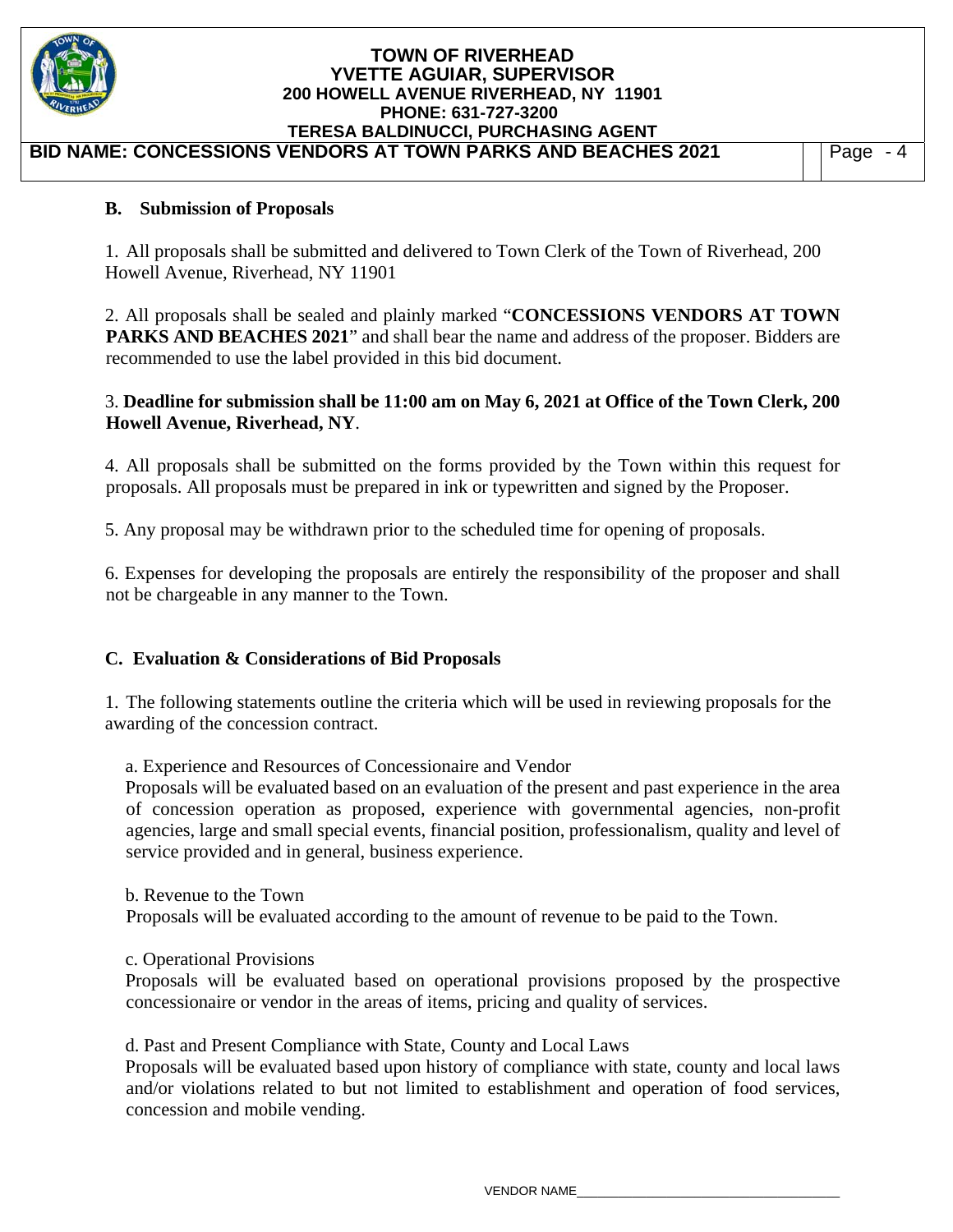| <b>TOWN OF RIVERHEAD</b><br><b>YVETTE AGUIAR, SUPERVISOR</b><br>200 HOWELL AVENUE RIVERHEAD, NY 11901<br>PHONE: 631-727-3200<br><b>TERESA BALDINUCCI, PURCHASING AGENT</b> |      |
|----------------------------------------------------------------------------------------------------------------------------------------------------------------------------|------|
| BID NAME: CONCESSIONS VENDORS AT TOWN PARKS AND BEACHES 2021                                                                                                               | Page |

2. The Town shall have the right to award the bid to the most qualified proposer based upon the evaluation criteria as established.

3. This is a non-exclusive agreement. The Town reserves the right to select an appropriate number of vendors per location with the intention to avoid cross-over of product(s) vended, but no guarantee of such.

4. The Town reserves the right to reject any and all proposals received as a result of this request, to waive formalities or informalities, technical defect or clerical error in any proposal, as the interest of the Town may require.

# **D. Contract and Term of Contract**

1. The proposal submitted shall substantially constitute the contract between the Town and the concessionaire. Any contract provisions that have not been stated herein will be drafted and included as necessary.

- 2. The contract term shall be as follows:
	- Group 1: May 28, 2021 September 6, 2021
	- Group 2: May 28,  $2021 -$  November 1, 2021
	- Group 3: May 28,  $2021 -$  November 1, 2021
	- However, the Town may consider extending the contract term under the same terms and conditions as set forth in the bid specifications.

# **E. Award of Contract**

The contract shall be awarded by the Town to the responsible bidder best able to provide the required services. The Town reserves the right to reject any and all bids.

# **F. Terms and Conditions**

1. The Vendor shall provide at his/her own expense comprehensive general liability insurance in the amount not less than \$1,000,000.00 naming the Town of Riverhead as the insured or additional insured. Also required, where applicable, proof of Workers' Compensation and disability insurance for employees under the direct control of the vendor. The certificate(s) of insurance must be filed in the Office of the Town Clerk within 10 days of notification of bid award.

2. The Vendor shall save the Town harmless from or on account of any loss, cost, and liability for injury to person, or damage to property, arising out of his/her operation of the concession or mobile vending unit. Upon notification of award, Certificates of Insurance acceptable to the Town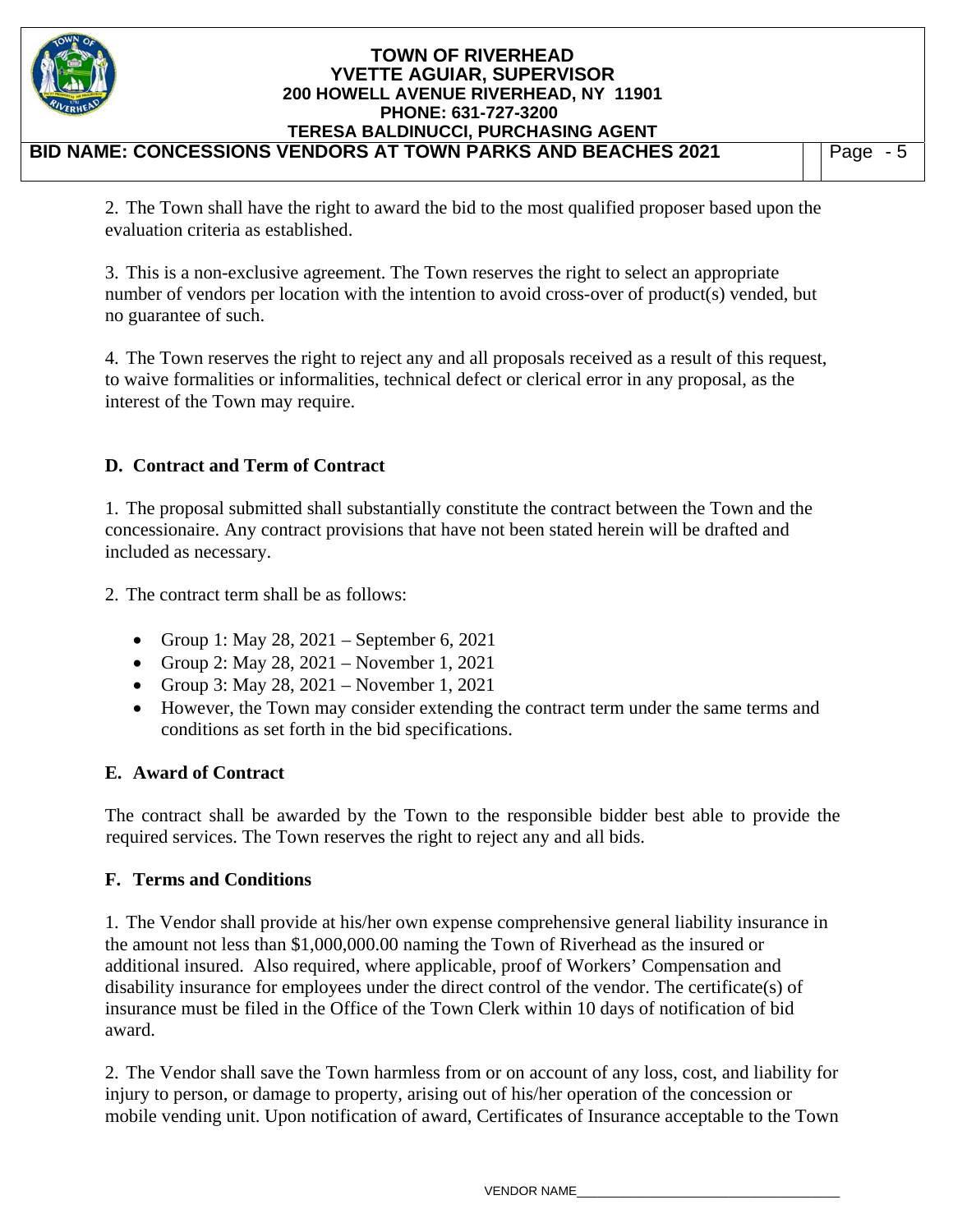

shall be delivered to the Office of the Town Clerk prior to commencement of this Contract. In the event the vendor fails to submit the required certificates of insurance within 15 days after the bid award, the Town may terminate the award and award to the next responsible bidder. Note, all certificates shall contain a provision that coverage afforded under the policies will not be canceled until at least thirty (30) days prior written notice has been given to the Town.

3. The Vendor agrees to indemnify and hold harmless the Town from and against any and all liability in any way arising out of or related to vendor's performance of its obligations hereunder. The indemnity shall be the broadest form available and shall include indemnity against any liability arising out of or caused by the negligence of vendor, its agents, subcontractors, and employees.

4. The Vendor shall be responsible for obtaining all food service licenses required by state and local law. The vendor must comply with all Health Department (Local, State and Federal) regulations governing the handling and dispensing of foods and other applicable concession products. In addition, the vendor must comply with all tax and other pertinent regulations as imposed by Local, State and Federal agencies. All appropriate up-to-date certificates of compliance shall be conspicuously displayed at each concession/vending location.

5. The Vendor cannot sublet or assign this contract without the prior written approval of the Superintendent of Recreation.

6. The Vendor shall obtain a map(s) from the Recreation Department depicting the location for each mobile vending unit. The intent of having specifically identified layouts is to avoid traffic hazards. The vendor must restrict their mobile units to these designated areas unless an exception is made in writing by the Recreation Department.

7. The Vendor must adhere to park hours and operate only during the hours of the beach or park operation and additional hours as approved by the Superintendent of Recreation or his designee. The concession or vending area must be vacated at all other times.

8. The Vendor is required to maintain the concession or vending area and the immediate vicinity of said area clean by removing all litter and debris and keeping the area free of garbage and waste throughout the hours of operation. The vendor shall not allow any solid waste to blow about or accumulate on the Town of Riverhead's property. **Rubbish removal shall be at the sole cost and expense of the Vendor. All vendors must have at least (1) 30 gallon garbage receptacle next to their operation.**

9. The mobile vending unit, i.e. food cart, truck or trailer, must be in good working condition and be aesthetically appealing. Company shall be responsible for maintaining the food cart, truck or trailer's good appearance and for keeping it in good working order.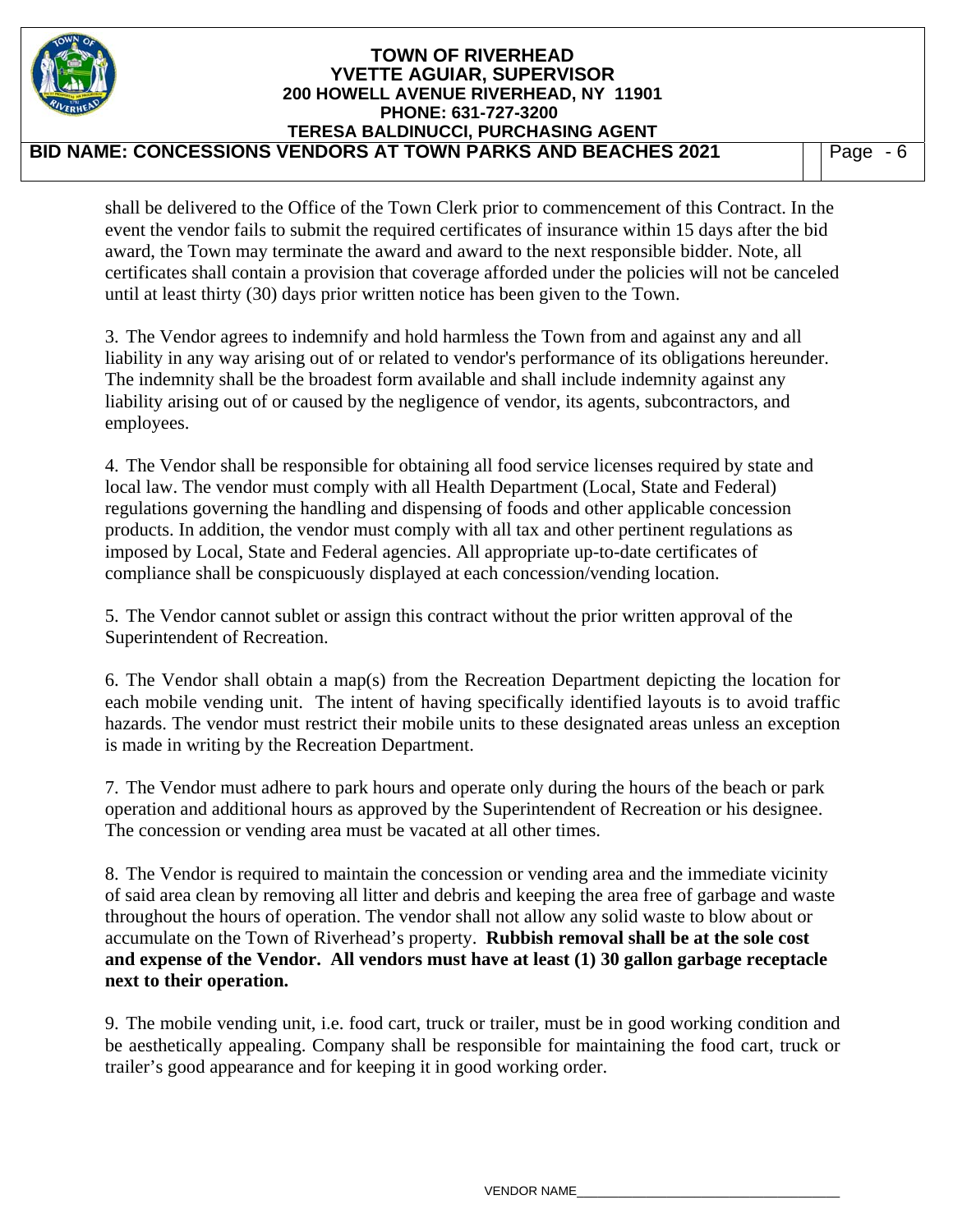| <b>TOWN OF RIVERHEAD</b><br><b>YVETTE AGUIAR, SUPERVISOR</b><br>200 HOWELL AVENUE RIVERHEAD, NY 11901<br>PHONE: 631-727-3200<br>TERESA BALDINUCCI, PURCHASING AGENT |          |
|---------------------------------------------------------------------------------------------------------------------------------------------------------------------|----------|
| BID NAME: CONCESSIONS VENDORS AT TOWN PARKS AND BEACHES 2021                                                                                                        | Page - 7 |

10. The Vendor is responsible for all utilities including electricity and water; the concession rights do not include any utilities.

11. The vendor shall not use any amplification nor verbally seek to attract customers. All noise making devices such as bells, whistles, chimes and/or any other device used to gain the public's attention to vending activity is strictly prohibited.

12. The vendor acknowledges that the novel coronavirus, Covid-19, has been declared a worldwide pandemic by the world health organization. Covid-19 is extremely contagious and is believed to spread mainly from person-to-person contact. As a result, federal, state, and local governments and federal, state, and local health agencies recommend social distancing, wearing personal protective equipment, and have limited the size of gatherings at public parks and recreational faculties. The vendor shall be required to comply with applicable local, state, or federal orders or regulations, including requirements that may require vendors and his/her employees to wear certain personal protective equipment and/or make such necessary arrangements to provide for social distancing for customers and participation in the event. The vendor acknowledges that the Town reserves the right to terminate this licensee agreement for failure to comply with this provision.

13. The intent of this Agreement is to provide food service to the patrons of the beach or park facility. Therefore, the successful bidder(s) shall provide items normally associated with lunch or breakfast in addition to the traditional ice-cream and beverage items. Glass containers are prohibited. The vendor must sell only merchandise of recognized quality, of a known brand, and manufactured by a company of best repute. All food products dispensed shall be approved by the Department of Health.

14. The vendor shall be prohibited for sale of alcoholic beverage unless a written exception is made by the Riverhead Town Board and all other required permits are obtained as required by state and local law.

15. The Department of Recreation reserves the right to make any other regulations pertaining to the concession or vending operation which are deemed to be in the best interest of the Town and the general public. The concessionaire/vendor agrees that the character of service shall be the best obtainable, and shall at all times be sufficient to meet the reasonable demands of the public; and that the Superintendent of Recreation or his designee shall have the right to object to the character of the service and to order the objectionable service or conditions discontinued or remedied. The concessionaire will be given a reasonable time period to remedy or discontinue the service in question. If the written order is not adhered to within a specified time period and of no fault of the concessionaire, the result will be revocation of the concession rights and the termination of this agreement.

16. The same courtesy shall be extended to the visitors of the Town Park or Beach as to the patrons of the concession. All visitors shall be permitted to avail themselves of the privileges offered and in no way shall the concessionaire or his/her employees discriminate against any individual, in any manner.

VENDOR NAME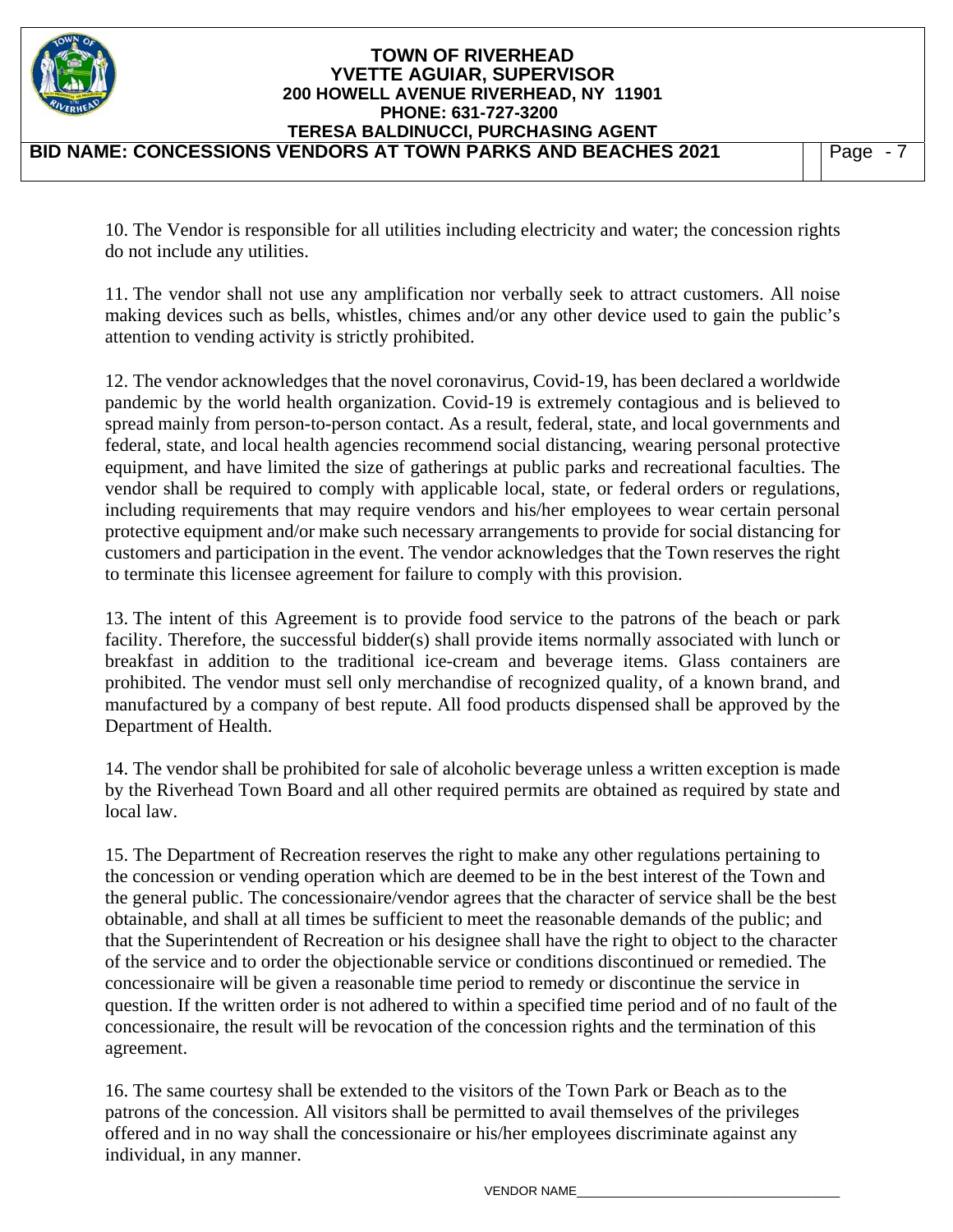|                                                              | <b>TOWN OF RIVERHEAD</b><br><b>YVETTE AGUIAR, SUPERVISOR</b><br>200 HOWELL AVENUE RIVERHEAD, NY 11901<br>PHONE: 631-727-3200<br>TERESA BALDINUCCI, PURCHASING AGENT |  |      |
|--------------------------------------------------------------|---------------------------------------------------------------------------------------------------------------------------------------------------------------------|--|------|
| BID NAME: CONCESSIONS VENDORS AT TOWN PARKS AND BEACHES 2021 |                                                                                                                                                                     |  | Page |

17. The Vendor acknowledges and accepts that the bid and award of bid are subordinate to the Town's reservation of rights to select and locate additional vendors at all Town Park and Recreational facilities for Town sponsored, co-sponsored or affiliated events and those special events approved by Resolution of the Town Board (Chapter 255) that authorize the holder of the Chapter 255 permit to include concessionaires or vendors as part of the Chapter 255 event. Note, these instances shall be limited and short term events. As for Town events, the Town shall make every effort to restrict the concession or vending under the limited short term contract to those items not offered for sale by the vendor awarded the concession pursuant to the terms of this bid, but in no way is the Town required to do so nor shall the Town be responsible for any lost profits. In addition, the Town of Riverhead, upon recommendation of the Recreation Department, reserves the right to contract with other snack vendors for the limited purposes of granting short term concessions to cover any and/all dates when the services of the awarded snack vendor will not be available.

18. In the event this snack concession be cancelled by the vendor within the first sixty (60) days after notification of award, a fifty percent (50%) refund will be made of the amount of fees paid to the Town as proffered in item  $#3$  on page 12 of this document. On the sixty-first (61<sup>st</sup>) day and thereafter, no refund whatsoever is due.

19. The Town of Riverhead reserves the right to rescind the resolution authorizing this food and beverage concession at any time, and at its sole discretion, upon ten (10) days written notice to the vendor. In the unlikely event the Town rescinds that resolution due to no fault of the vendor, then the vendor shall be entitled to a refund of a portion of the amount of fees paid to the Town as proffered in item #3 on page 10 of this document. This refund portion will be calculated by using a fraction, the numerator of which is the number of months remaining on the award and the denominator is to be twelve (12).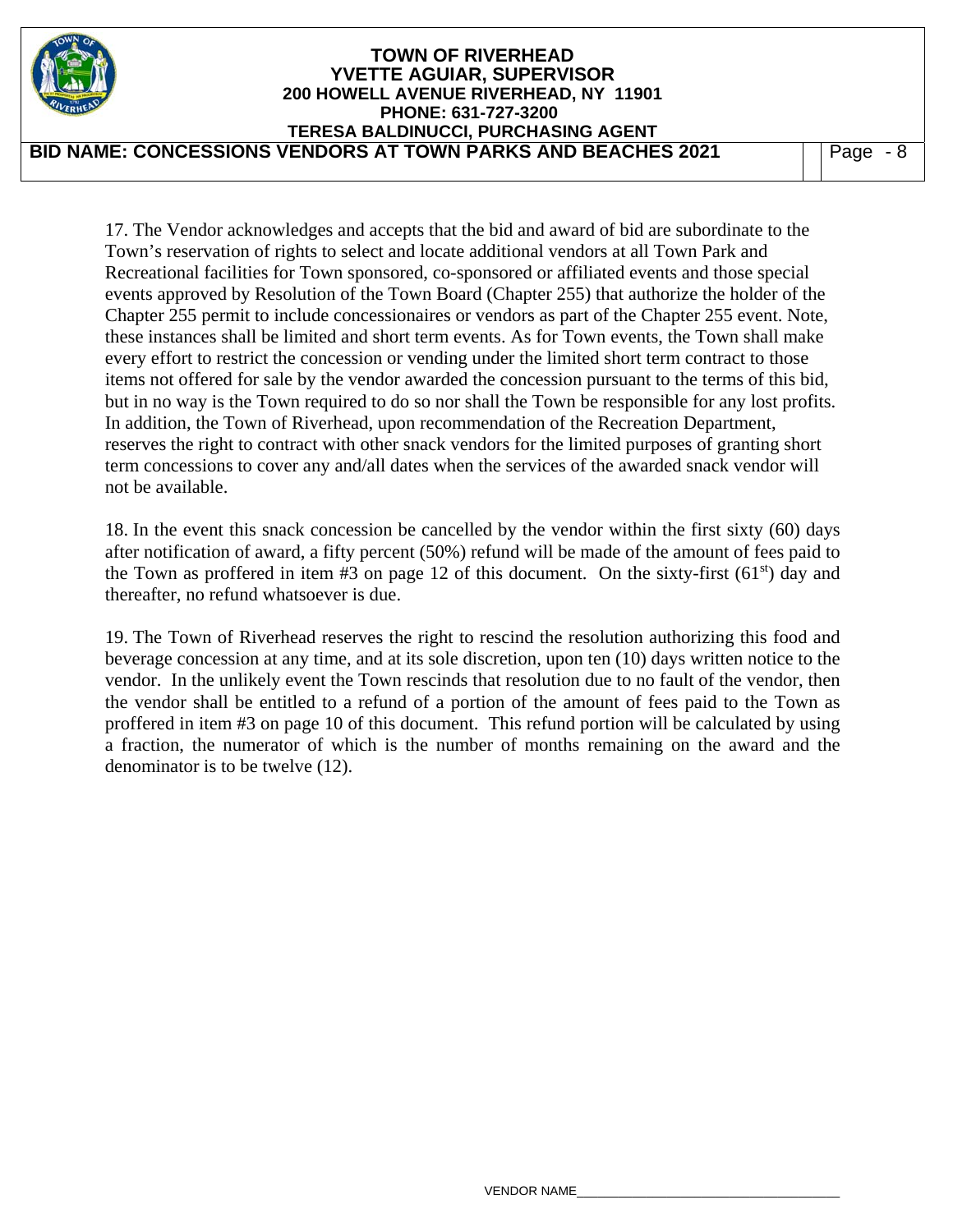

### **FOOD/BEVERAGE VENDOR I. BID PROPOSAL**

### A. GENERAL INFORMATION

The Proposer hereby certifies that all statements and all answers to questions herein are true and correct. Statements must be complete, accurate, and in the form requested.

1. Name, address, and telephone number of Proposer exactly as it should appear on the Concessions Agreement.

| NAME:             |        |        |  |
|-------------------|--------|--------|--|
| <b>ADDRESS:</b>   |        |        |  |
| CITY:             | STATE: | ZIP:   |  |
| TELEPHONE NUMBER: |        | EMAIL: |  |

2. Address of Proposer, if different from above, for purposes of notice or other communication relating to the Proposal and Concession Agreement. (If proposal is other than an individual, provide the name of an individual who can answer the Proposal).

| NAME:                    |        |      |
|--------------------------|--------|------|
| <b>ADDRESS:</b>          |        |      |
| CITY:                    | STATE: | 7TD. |
| <b>TELEPHONE NUMBER:</b> | EMAIL: |      |

3. Proposer intends to operate the concession as a:

Corporation ( ); Partnership ( ); Joint Venture ( ); Sole Proprietorship ( ); Other (explain) \_\_\_\_\_\_\_\_\_\_\_\_\_\_\_\_\_\_\_\_\_\_\_\_\_\_\_\_\_\_\_\_\_\_\_\_\_\_\_\_\_\_\_\_\_\_\_\_\_\_\_\_\_\_\_\_\_\_\_\_\_\_\_\_\_\_\_\_\_\_\_\_\_\_

4. If a corporation or partnership, list the names and addresses of your principal officers or general partners:

\_\_\_\_\_\_\_\_\_\_\_\_\_\_\_\_\_\_\_\_\_\_\_\_\_\_\_\_\_\_\_\_\_\_\_\_\_\_\_\_\_\_\_\_\_\_\_\_\_\_\_\_\_\_\_\_\_\_\_\_\_\_\_\_\_\_\_\_\_\_\_\_\_\_\_\_\_\_ \_\_\_\_\_\_\_\_\_\_\_\_\_\_\_\_\_\_\_\_\_\_\_\_\_\_\_\_\_\_\_\_\_\_\_\_\_\_\_\_\_\_\_\_\_\_\_\_\_\_\_\_\_\_\_\_\_\_\_\_\_\_\_\_\_\_\_\_\_\_\_\_\_\_\_\_\_\_ \_\_\_\_\_\_\_\_\_\_\_\_\_\_\_\_\_\_\_\_\_\_\_\_\_\_\_\_\_\_\_\_\_\_\_\_\_\_\_\_\_\_\_\_\_\_\_\_\_\_\_\_\_\_\_\_\_\_\_\_\_\_\_\_\_\_\_\_\_\_\_\_\_\_\_\_\_\_

\_\_\_\_\_\_\_\_\_\_\_\_\_\_\_\_\_\_\_\_\_\_\_\_\_\_\_\_\_\_\_\_\_\_\_\_\_\_\_\_\_\_\_\_\_\_\_\_\_\_\_\_\_\_\_\_\_\_\_\_\_\_\_\_\_\_\_\_\_\_\_\_\_\_\_\_\_\_

# NAME/TITLE/ADDRESS

Date of Incorporation or Organization: \_\_\_\_\_\_\_\_\_\_\_\_\_\_\_\_\_\_\_\_\_\_\_\_\_\_\_\_\_\_\_\_\_\_\_\_\_\_\_\_\_\_\_\_\_\_

 $\_$  ,  $\_$  ,  $\_$  ,  $\_$  ,  $\_$  ,  $\_$  ,  $\_$  ,  $\_$  ,  $\_$  ,  $\_$  ,  $\_$  ,  $\_$  ,  $\_$  ,  $\_$  ,  $\_$  ,  $\_$  ,  $\_$  ,  $\_$  ,  $\_$  ,  $\_$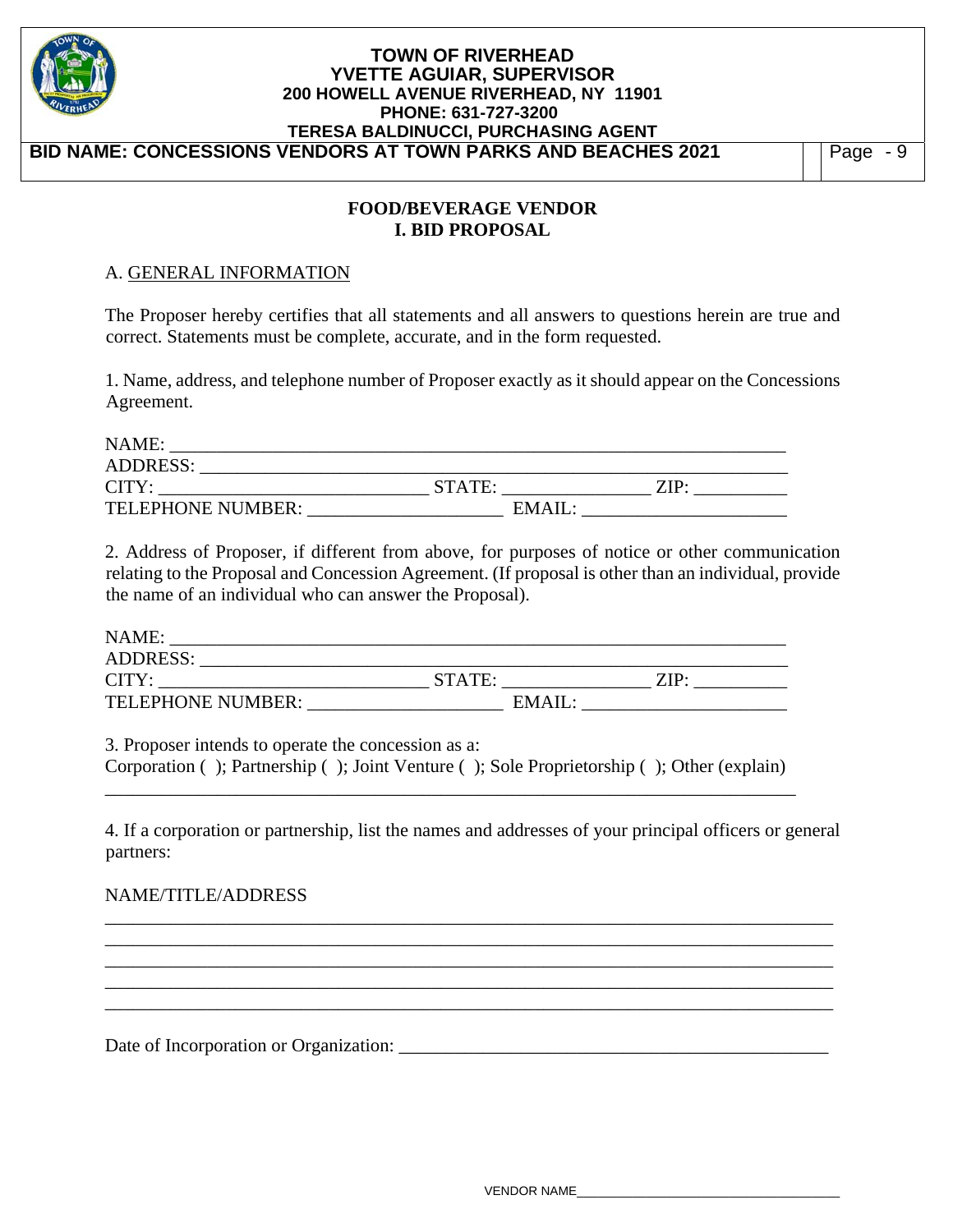

Page 2, Proposal

# B. QUALIFICATIONS AND EXPERIENCE:

1. Number of years proposer has performed food and/or beverage services:

2. Describe the nature of your experience in the operation of food and/or beverage facilities and state the number of persons you currently employ in such operations:

\_\_\_\_\_\_\_\_\_\_\_\_\_\_\_\_\_\_\_\_\_\_\_\_\_\_\_\_\_\_\_\_\_\_\_\_\_\_\_\_\_\_\_\_\_\_\_\_\_\_\_\_\_\_\_\_\_\_\_\_\_\_\_\_\_\_\_\_\_\_\_\_\_\_\_\_\_\_ \_\_\_\_\_\_\_\_\_\_\_\_\_\_\_\_\_\_\_\_\_\_\_\_\_\_\_\_\_\_\_\_\_\_\_\_\_\_\_\_\_\_\_\_\_\_\_\_\_\_\_\_\_\_\_\_\_\_\_\_\_\_\_\_\_\_\_\_\_\_\_\_\_\_\_\_\_\_ \_\_\_\_\_\_\_\_\_\_\_\_\_\_\_\_\_\_\_\_\_\_\_\_\_\_\_\_\_\_\_\_\_\_\_\_\_\_\_\_\_\_\_\_\_\_\_\_\_\_\_\_\_\_\_\_\_\_\_\_\_\_\_\_\_\_\_\_\_\_\_\_\_\_\_\_\_\_ \_\_\_\_\_\_\_\_\_\_\_\_\_\_\_\_\_\_\_\_\_\_\_\_\_\_\_\_\_\_\_\_\_\_\_\_\_\_\_\_\_\_\_\_\_\_\_\_\_\_\_\_\_\_\_\_\_\_\_\_\_\_\_\_\_\_\_\_\_\_\_\_\_\_\_\_\_\_

3. List locations where you have operated food and/or beverage facilities within the last five years, giving the dates of operation for each location.

\_\_\_\_\_\_\_\_\_\_\_\_\_\_\_\_\_\_\_\_\_\_\_\_\_\_\_\_\_\_\_\_\_\_\_\_\_\_\_\_\_\_\_\_\_\_\_\_\_\_\_\_\_\_\_\_\_\_\_\_\_\_\_\_\_\_\_\_\_\_\_\_\_\_\_\_\_\_ \_\_\_\_\_\_\_\_\_\_\_\_\_\_\_\_\_\_\_\_\_\_\_\_\_\_\_\_\_\_\_\_\_\_\_\_\_\_\_\_\_\_\_\_\_\_\_\_\_\_\_\_\_\_\_\_\_\_\_\_\_\_\_\_\_\_\_\_\_\_\_\_\_\_\_\_\_\_ \_\_\_\_\_\_\_\_\_\_\_\_\_\_\_\_\_\_\_\_\_\_\_\_\_\_\_\_\_\_\_\_\_\_\_\_\_\_\_\_\_\_\_\_\_\_\_\_\_\_\_\_\_\_\_\_\_\_\_\_\_\_\_\_\_\_\_\_\_\_\_\_\_\_\_\_\_\_ \_\_\_\_\_\_\_\_\_\_\_\_\_\_\_\_\_\_\_\_\_\_\_\_\_\_\_\_\_\_\_\_\_\_\_\_\_\_\_\_\_\_\_\_\_\_\_\_\_\_\_\_\_\_\_\_\_\_\_\_\_\_\_\_\_\_\_\_\_\_\_\_\_\_\_\_\_\_

4. List assigned number shown on all appropriate licenses, registrations and permits, if acquired. A copy of each permit and license must also be attached or provided to the Town with the bid proposal.

Town of Riverhead Peddler Permit #:\_\_\_\_\_\_\_\_\_\_\_\_\_\_\_\_\_ Suffolk County Department of Health Services Temporary Vendor/Vendor Permit #:

5. List and Identify each vehicle used to provide the services identified in the bid specifications, including vehicle Identification # and New York State License Plate #

| a. Description of vehicle: | VIN# |  |
|----------------------------|------|--|
| License Plate #:           |      |  |
| b. Description of vehicle: | VIN# |  |
| License Plate #:           |      |  |

# C. REFERENCES:

Give names, addresses, and telephone numbers of at least three (3) references – one (1) as to your financial ability and two (2) as to your business capability to successfully operate the business. In addition, letters documenting proposer's business experience from customers, creditors, suppliers, or business contacts may be included.

\_\_\_\_\_\_\_\_\_\_\_\_\_\_\_\_\_\_\_\_\_\_\_\_\_\_\_\_\_\_\_\_\_\_\_\_\_\_\_\_\_\_\_\_\_\_\_\_\_\_\_\_\_\_\_\_\_\_\_\_\_\_\_\_\_\_\_\_\_\_\_\_\_\_\_\_\_\_ \_\_\_\_\_\_\_\_\_\_\_\_\_\_\_\_\_\_\_\_\_\_\_\_\_\_\_\_\_\_\_\_\_\_\_\_\_\_\_\_\_\_\_\_\_\_\_\_\_\_\_\_\_\_\_\_\_\_\_\_\_\_\_\_\_\_\_\_\_\_\_\_\_\_\_\_\_\_ \_\_\_\_\_\_\_\_\_\_\_\_\_\_\_\_\_\_\_\_\_\_\_\_\_\_\_\_\_\_\_\_\_\_\_\_\_\_\_\_\_\_\_\_\_\_\_\_\_\_\_\_\_\_\_\_\_\_\_\_\_\_\_\_\_\_\_\_\_\_\_\_\_\_\_\_\_\_ \_\_\_\_\_\_\_\_\_\_\_\_\_\_\_\_\_\_\_\_\_\_\_\_\_\_\_\_\_\_\_\_\_\_\_\_\_\_\_\_\_\_\_\_\_\_\_\_\_\_\_\_\_\_\_\_\_\_\_\_\_\_\_\_\_\_\_\_\_\_\_\_\_\_\_\_\_\_

# NAME/ADDRESS/TELEPHONE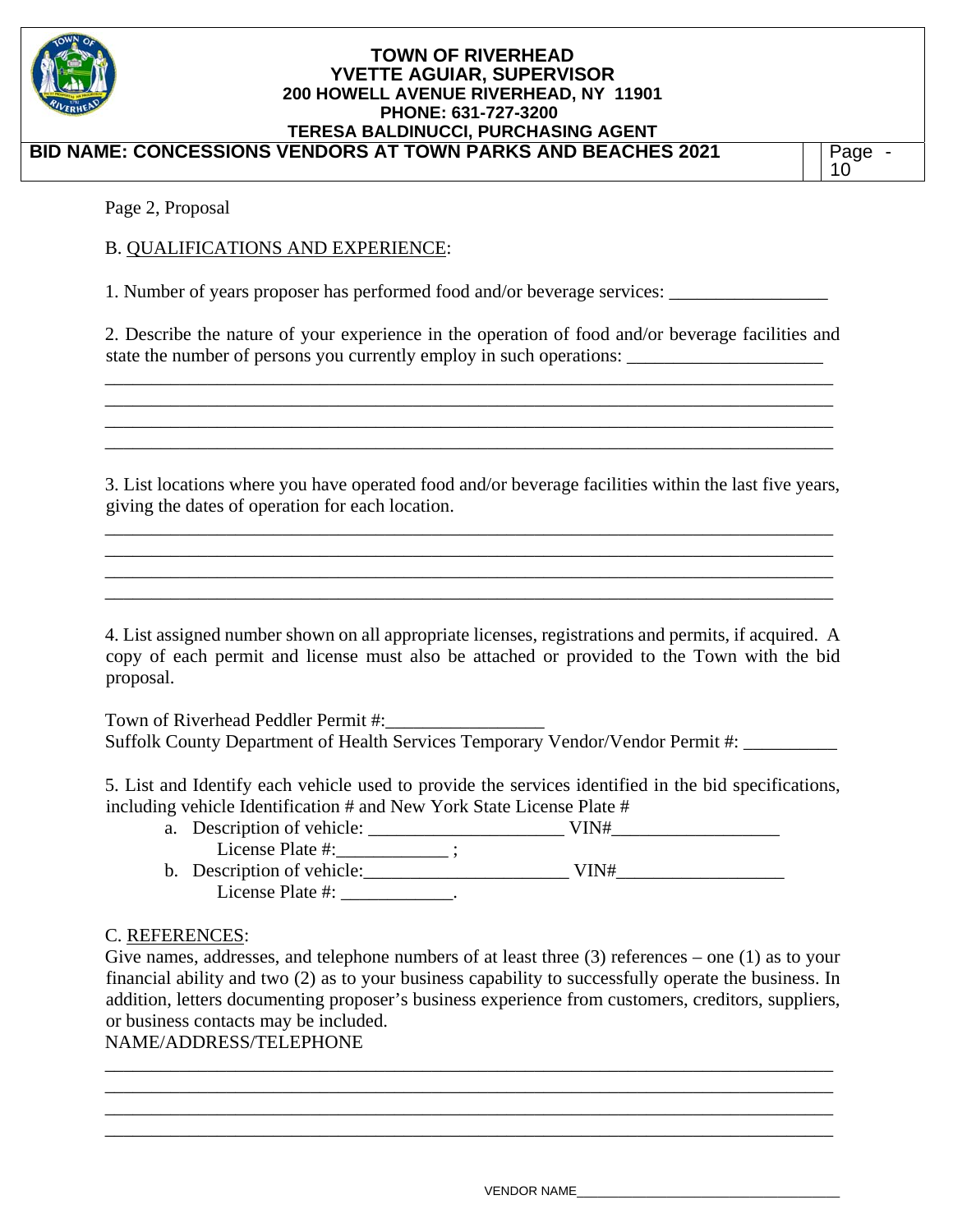| <b>TOWN OF RIVERHEAD</b><br><b>YVETTE AGUIAR, SUPERVISOR</b><br>200 HOWELL AVENUE RIVERHEAD, NY 11901<br>PHONE: 631-727-3200<br>TERESA BALDINUCCI, PURCHASING AGENT |                   |
|---------------------------------------------------------------------------------------------------------------------------------------------------------------------|-------------------|
| BID NAME: CONCESSIONS VENDORS AT TOWN PARKS AND BEACHES 2021                                                                                                        | <sup>o</sup> age∼ |

### **FOOD/BEVERAGE VENDOR II. BID FORM**

**1. IDENTIFY LOCATION/NAME OF BEACH OR PARK – circle the name below, one location per bid form. Bidders must submit a separate Bid Form (pages 11-12) for each location on which they are bidding.**

**Group 1: Location operating hours 11am – 6pm; minimum bid \$1000.00 PER LOCATION All locations require a 2-hour minimum vending on site during the location operating hours set forth above by winning vendor(s):** 

- East Creek Docking Facility/South Jamesport Beach (Peconic Bay Blvd., Jamesport, NY)
- Iron Pier (Pier Avenue, Jamesport, NY)
- Wading River Beach (Creek Road, Wading River, NY)
- Reeves Beach (Park Road, Riverhead, NY)

**Group 2: Location operating hours 8am – Sunset; minimum bid \$1500.00 PER LOCATION The following locations require a 2-hour minimum vending on site during the location operating hours set forth above by winning vendor(s):**

- Stotzky Park (Skate Park Inclusive) (Columbus Avenue and Pulaski Street, Riverhead, NY)
- EPCAL Ball Fields/Veterans Park (Route 25, Calverton, NY)

**Group 3: Location operating hours 8am – Sunset; minimum bid \$500.00 PER LOCATION The following locations require a 1-hour minimum vending on site during the location operating hours set forth above by winning vendor(s):** 

- Police Officer's Memorial Park (Bayberry) (Bayberry Road, Wading River, NY)
- Horton Avenue (Horton Avenue, Riverhead, NY)
- 2 Bears Park (Old Farm Road, Riverhead, NY)
- Unity Park (Oakland Avenue, Riverhead, NY)
- Millbrook Park (Lewis Avenue, Riverhead, NY)
- Grangebel Park (Peconic Avenue, Riverhead, NY)
- Miamogue Park (South Jamesport Avenue, Jamesport, NY)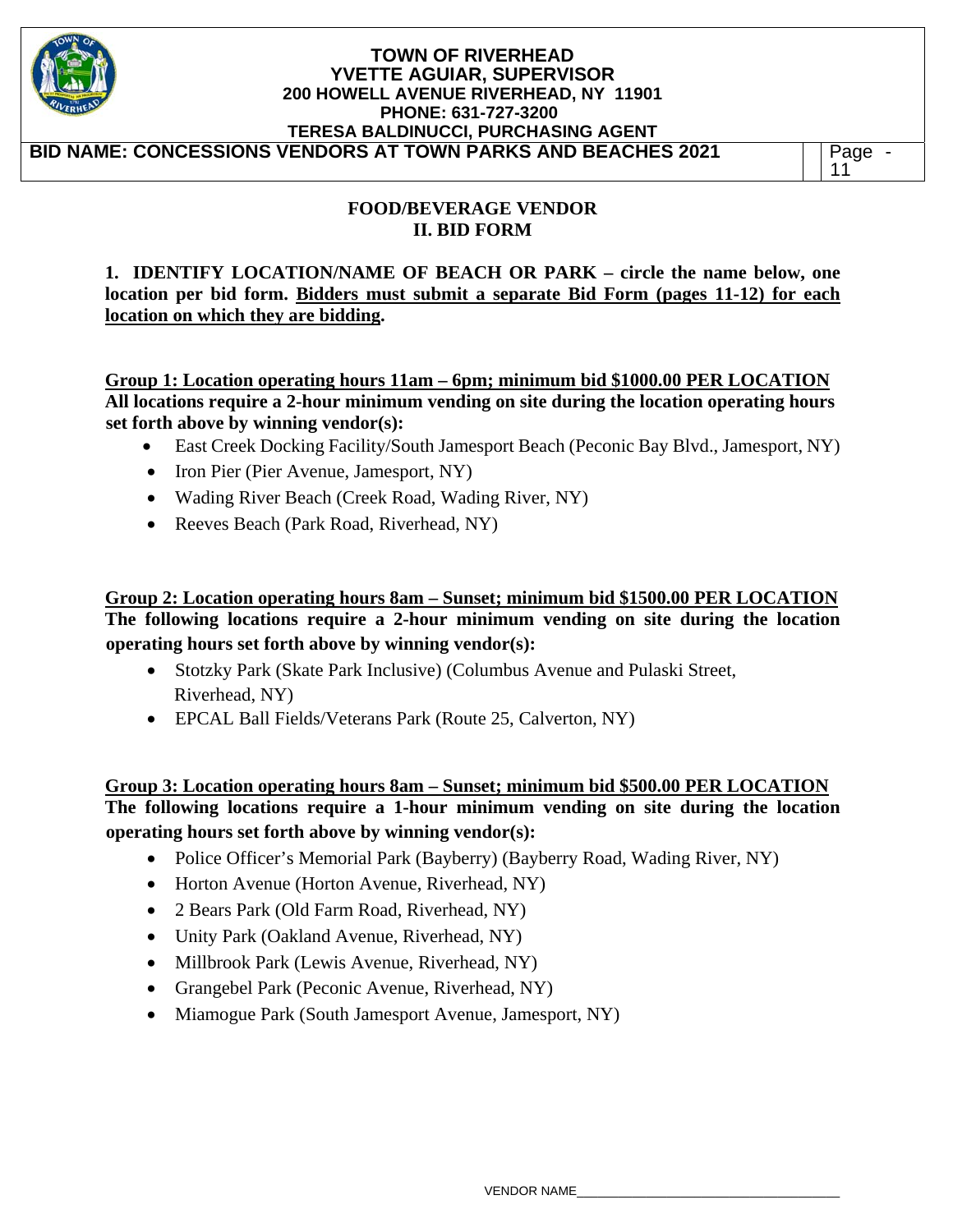| <b>TOWN OF RIVERHEAD</b><br><b>YVETTE AGUIAR, SUPERVISOR</b><br>200 HOWELL AVENUE RIVERHEAD, NY 11901<br>PHONE: 631-727-3200<br><b>TERESA BALDINUCCI, PURCHASING AGENT</b> |      |
|----------------------------------------------------------------------------------------------------------------------------------------------------------------------------|------|
| <b>BID NAME: CONCESSIONS VENDORS AT TOWN PARKS AND BEACHES 2021</b>                                                                                                        | Page |

#### **2. IDENTIFY/DESCRIBE FOOD AND DRINK ITEMS TO BE OFFERED INCLUDING PRICE RANGES FOR VARIOUS SIZED PORTIONS. (ATTACH ADDITIONAL SHEETS IF NECESSARY.)**

| <b>ITEM</b> | <b>DESCRIPTION</b>                                                                                                                                                                                                                   | <b>PRICE RANGE</b> |
|-------------|--------------------------------------------------------------------------------------------------------------------------------------------------------------------------------------------------------------------------------------|--------------------|
|             |                                                                                                                                                                                                                                      |                    |
|             |                                                                                                                                                                                                                                      |                    |
|             | <u> 1980 - Johann John Harry Harry Harry Harry Harry Harry Harry Harry Harry Harry Harry Harry Harry Harry Harry Harry Harry Harry Harry Harry Harry Harry Harry Harry Harry Harry Harry Harry Harry Harry Harry Harry Harry Har</u> |                    |
|             |                                                                                                                                                                                                                                      |                    |
|             |                                                                                                                                                                                                                                      |                    |
|             |                                                                                                                                                                                                                                      |                    |
|             |                                                                                                                                                                                                                                      |                    |
|             |                                                                                                                                                                                                                                      |                    |
|             |                                                                                                                                                                                                                                      |                    |

**3. FEE TO TOWN--Show total amount of fees you will tender to the Town of Riverhead in return for this nontransferable concession.** Note, the vendor shall remit a check payable to the Town of Riverhead within 10 days after award of bid for the full amount of the payment listed above.

| $\cdot$ v. | Amount written in t<br>words: |  |  |
|------------|-------------------------------|--|--|
|------------|-------------------------------|--|--|

| Signature of Vendor/Owner: | Jate |
|----------------------------|------|
|                            |      |

Printed Name:

**\*As stated above, you may bid on one or more locations.\*** 

**Bidders must submit a separate Bid Form (pages 11-12) for each location on which they are bidding.**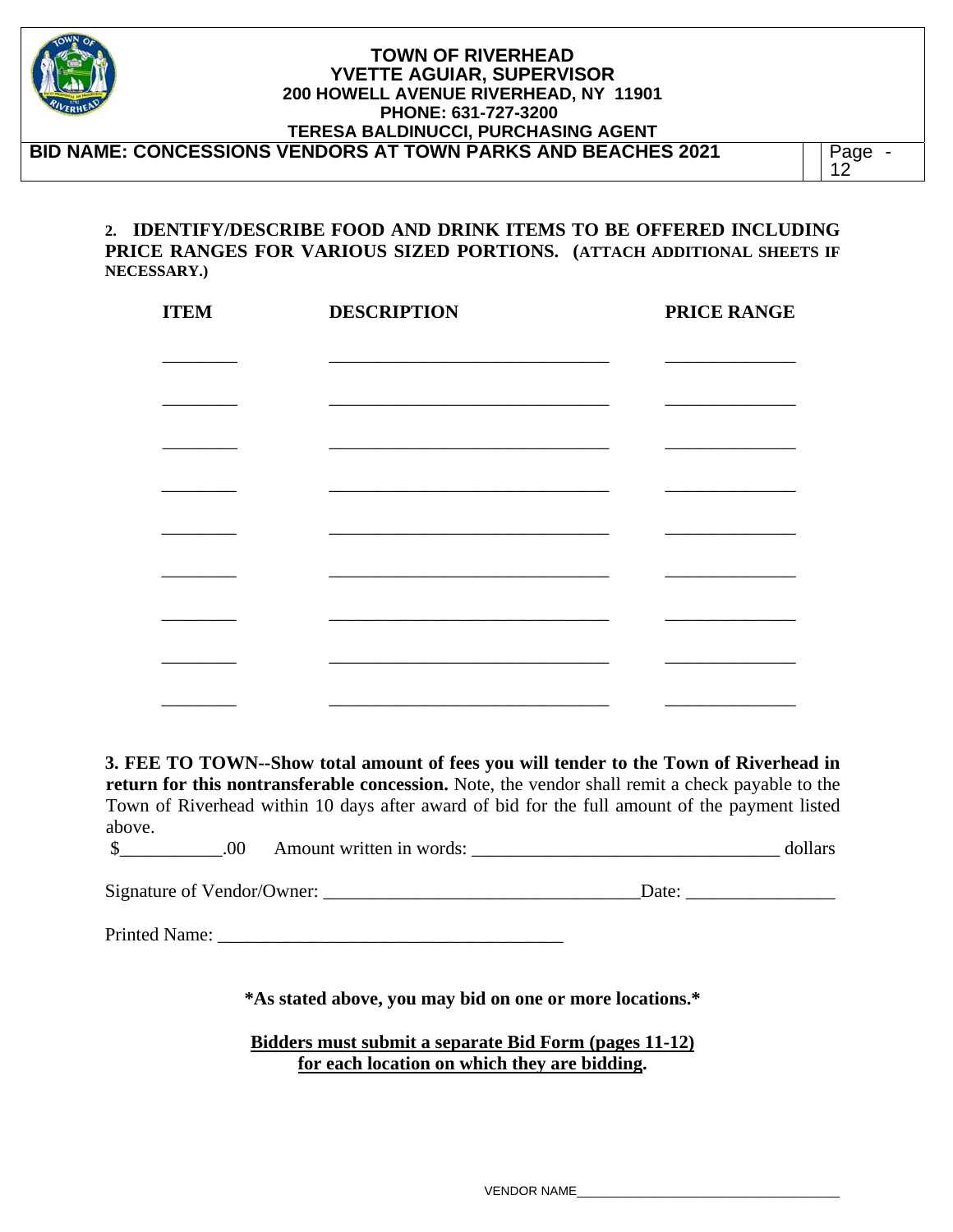| <b>TOWN OF RIVERHEAD</b><br><b>YVETTE AGUIAR, SUPERVISOR</b><br>200 HOWELL AVENUE RIVERHEAD, NY 11901<br>PHONE: 631-727-3200<br><b>TERESA BALDINUCCI, PURCHASING AGENT</b> |            |
|----------------------------------------------------------------------------------------------------------------------------------------------------------------------------|------------|
| BID NAME: CONCESSIONS VENDORS AT TOWN PARKS AND BEACHES 2021                                                                                                               | Page<br>13 |

#### **FOOD/BEVERAGE VENDOR III. ACKNOWLEDGEMENT OF PROPOSAL**

I/We fully understand that the acceptance of this bid(s) is subject to the provisions of General Municipal Law §103A and 103B.

 $Signature:$ 

Print Name:  $\Box$  Title:  $\Box$  Date:  $\Box$ 

**\****Please make certain that you complete all information requested in the Bid Proposal, Bid Form and Acknowledgement of Bid, including, name & contact information, identify location or locations (simply complete additional Bid Forms), list food, beverages, price for each location, fee, and affix copies of licenses or permits, if previously acquired. In addition to the above, please make certain that you complete all information requested on the following certification pages.*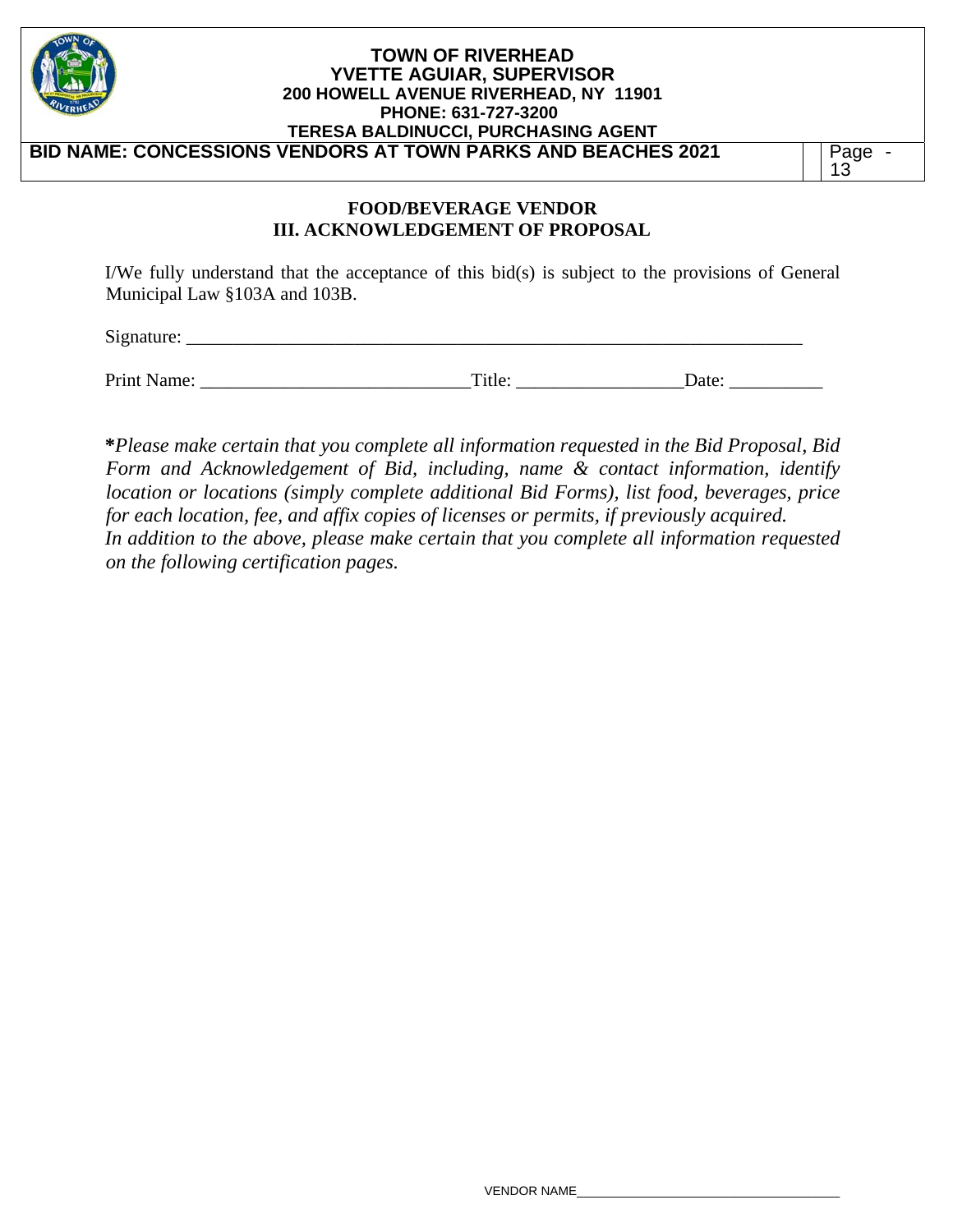| <b>TOWN OF RIVERHEAD</b><br><b>YVETTE AGUIAR, SUPERVISOR</b><br>200 HOWELL AVENUE RIVERHEAD, NY 11901<br>PHONE: 631-727-3200<br>TERESA BALDINUCCI, PURCHASING AGENT |    |  |
|---------------------------------------------------------------------------------------------------------------------------------------------------------------------|----|--|
| <b>BID NAME: CONCESSIONS VENDORS AT TOWN PARKS AND BEACHES 2021</b>                                                                                                 | 14 |  |

#### **Town of Riverhead Parks and Recreation Department Assumption of Risk and Waiver of Liability Relating to Coronavirus/COVID-19**

The Novel Coronavirus, COVID-19, has been declared a worldwide pandemic by the World Health Organization. COVID-19 is extremely contagious and is believed to spread mainly from person-to-person contact. As a result, Federal, State, and Local Governments and Federal, State, and Local Health Agencies recommend staying at home, social distancing, encourage wearing personal protective equipment, and have limited the size of gatherings at public parks and recreational facilities.

BY SIGNING THIS ACKNOWLEDGEMENT OF RISK, I ACKNOWLEDGE THE CONTAGIOUS NATURE OF COVID-19 AND THAT MY USE AND/OR PARTICIPATION IN RECREATIONAL ACTIVITIES AT TOWN OF RIVERHEAD PARK AND RECREATION FACILITIES, INCLUDING MY MERE PRESENCE, MAY RESULT IN MY PERSONAL INJURY, ILLNESS, PERMANENT DISABILITY, AND DEATH.

With full knowledge and understanding I am voluntarily seeking to permission to rent/use and/or visiting Town of Riverhead Park and Recreational Facilities (TOR P&R Facilities), and acknowledge that due to my mere presence at the TOR P&R Facilities, I may be exposed to or infected by COVID-19 and that such exposure or infection may result in personal injury, illness, permanent disability, and death.

I voluntarily agree to assume all of the foregoing risks and accept sole responsibility for any injury to my minor children or myself (including, but not limited to, personal injury, disability, and death), illness, damage, loss, claim, liability, or expense, of any kind, that I or my minor children may experience or incur in connection with my presence at the TOR P&R Facilities ("Claims").

On my behalf, and on behalf of my minor children, I hereby release, covenant not to sue, discharge and hold harmless the Town or Riverhead, its officers, employees, agents, and representatives, of and from the Claims, including all liabilities, claims, actions, damages, costs or expenses of any kind arising out of or relating thereto. I understand and agree that this release includes any Claims based on the actions, omissions, or negligence of the Town of

Riverhead, its officers, employees, agents, and representatives, whether a COVID-19 infection occurs before, during, or after being present at or on any and all TOR P&R Facilities.

I AGREE TO ABIDE BY APPLICABLE LOCAL, STATE, OR FEDERAL ORDERS OR REGULATIONS, INCLUDING REQUIREMENT THAT I, TOGETHER WITH ALL MY INVITED GUESTS/ATTENDEES, SOCIAL DISTANCE AND/OR WEAR CERTAIN PERSONAL PROTECTIVE EQUIPMENT AS A CONDITION OF USE/ATTENDANCE/PARTICIPATION. I FURTHER AGREE TO ABIDE BY THE CENTER FOR DISEASE CONTROL (CDC)'S RECOMMENDATIONS FOR THE PREVENTION OF THE SPREAD OF COVID-19 AND ATTEST TO HAVING READ THE CDC'S GUIDANCE AT:

HTTPS://WWW.CDC.GOV/CORONAVIRUS/2019-NCOV/PREPARE/PREVENTION.HTML

THE TOWN RESERVES THE RIGHT TO TERMINATE RENTAL/USE AND REMOVE PARTICIPANT AND ALL ATTENDEES/GUESTS/INVITEES FROM USING, ATTENDING, OR PARTICIPATING IN USE OF TOWN PARK AND RECREATION FACILTIES AND TOWN SPONSORED ACTIVITIES IF RENTAL/USER OR PARTICIPANT/GUESTS/INVITEESIS SHOWS ANY SIGNS OF COVID-19.

Signature of Bidder: The Printed Name/Date:

VENDOR NAME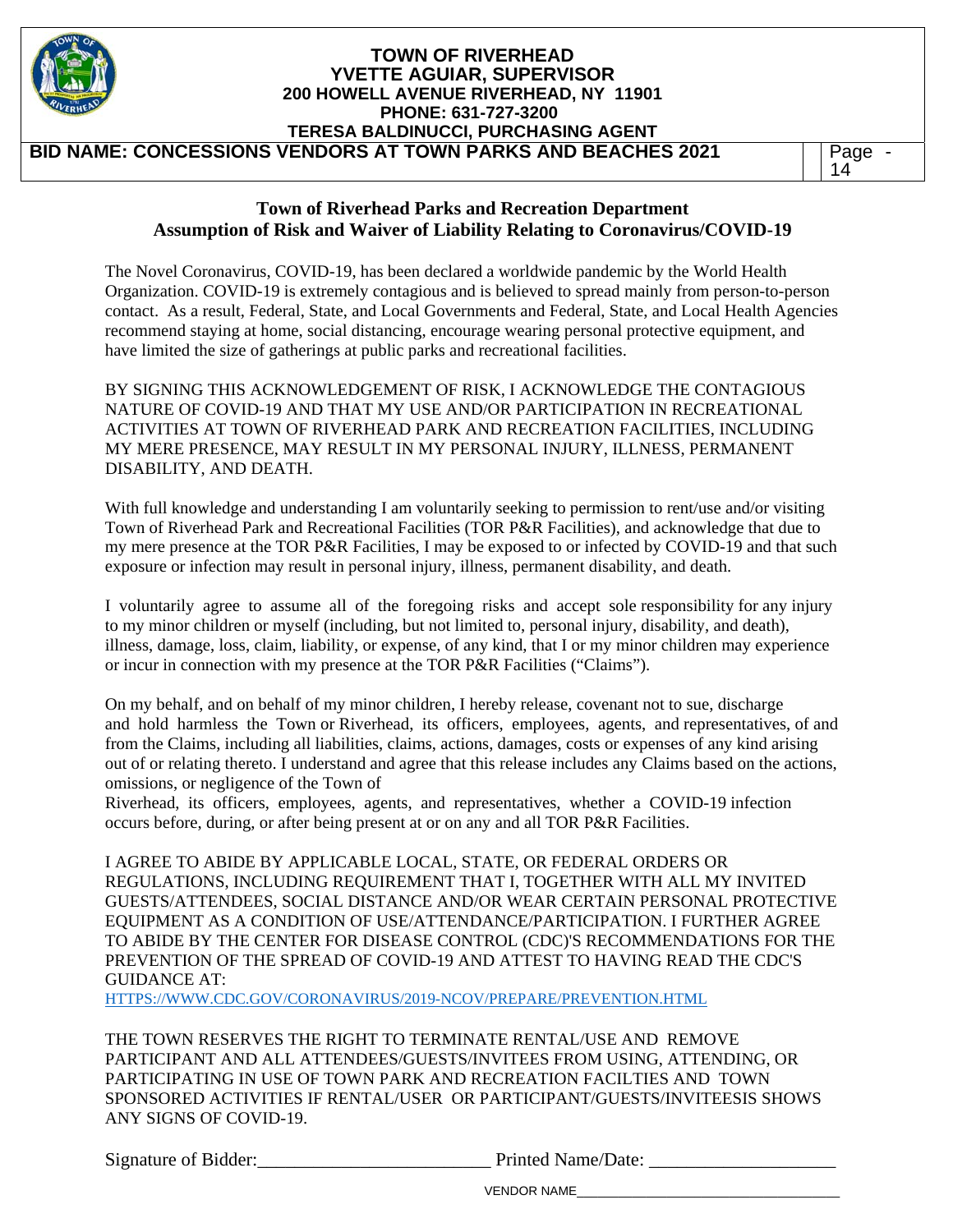

15

### **NON-COLLUSIVE CERTIFICATE**

(MUST BE COMPLETED, SIGNED, NOTARIZED AND RETURNED WITH BID)

# UNDER PENALTIES OF PERJURY: \_\_\_\_\_\_\_\_\_\_\_\_\_\_\_\_\_\_\_\_\_\_\_\_\_\_\_\_\_\_\_\_\_\_\_\_\_\_ (BIDDER), BEING DULY SWORN, DEPOSES AND SAYS:

- A) This bid or proposal has been independently arrived at without collusion with any other bidder or with any competitor or potential competitor;
- B) This bid or proposal has not knowingly been disclosed, prior to the opening of bids or proposals for this project, to any other bidder, competitor, or potential competitor;
- C) No attempt has been made or will be made to induce any other person, partnership, or corporation to submit or not to submit a bid or proposal;
- D) The person signing this bid or proposal certifies that he has been fully informed regarding the accuracy of the statements contained in this certification, and under penalties of perjury, affirms the truth thereof, such penalties being applicable to the bidder as the person signing on its behalf; and
- E) That the attached hereto (if a corporate bidder) is a certified copy of a resolution authorizing the execution of this certificate by the signatory of this bid or proposal on behalf of the corporate bidder.

| Corporation:            |                                            |
|-------------------------|--------------------------------------------|
|                         | (PRINT CORPORATION NAME)                   |
|                         |                                            |
| By:                     |                                            |
|                         | (SIGNATURE)                                |
|                         |                                            |
|                         | (TITLE)                                    |
|                         |                                            |
| Address:                |                                            |
|                         |                                            |
|                         |                                            |
|                         |                                            |
| Sworn to before me this |                                            |
|                         | $\frac{\text{day of}}{\text{day of}}$ , 20 |
|                         |                                            |
|                         |                                            |
|                         |                                            |
| NOTARY PUBLIC           |                                            |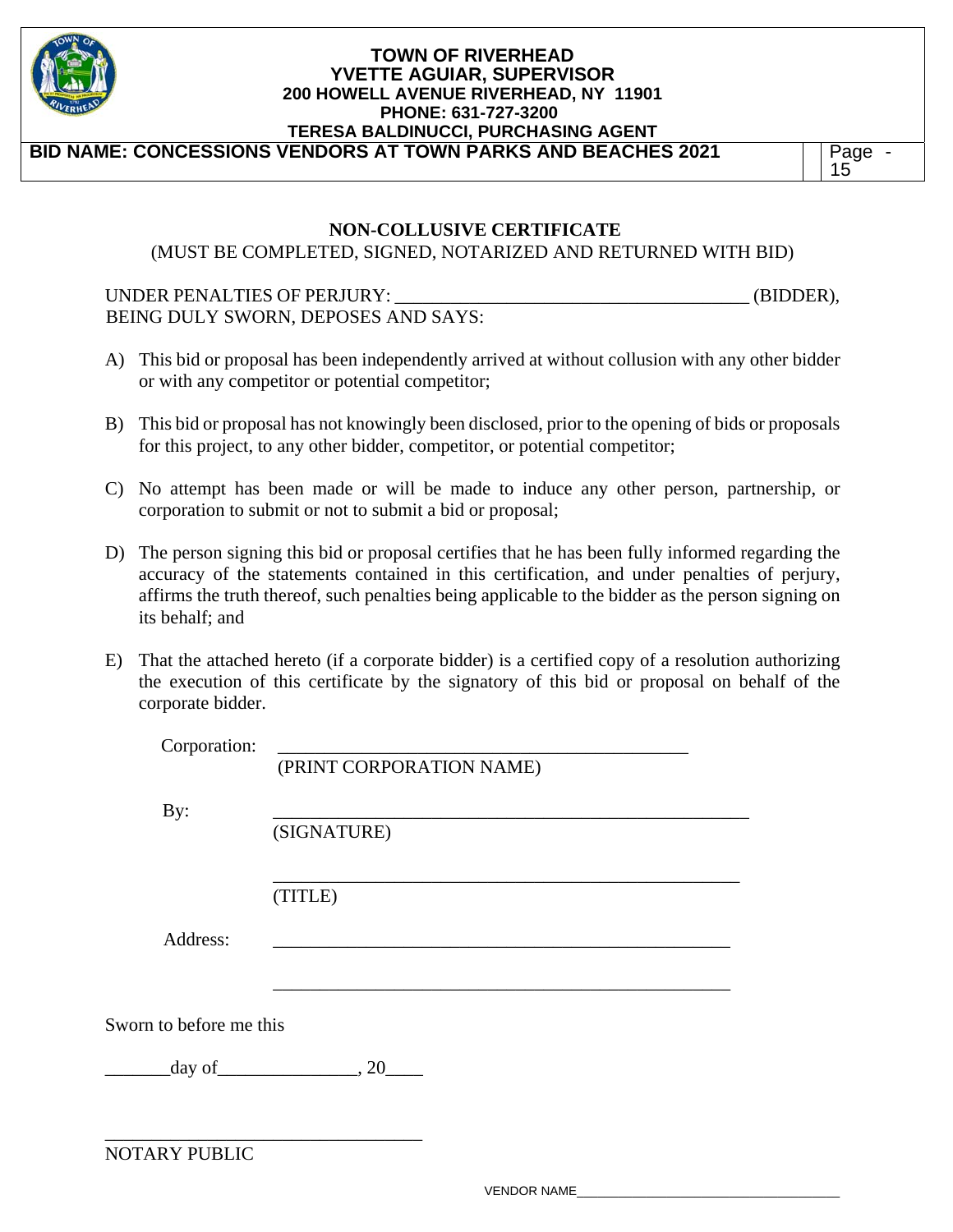| <b>TOWN OF RIVERHEAD</b><br><b>YVETTE AGUIAR, SUPERVISOR</b><br>200 HOWELL AVENUE RIVERHEAD, NY 11901<br>PHONE: 631-727-3200<br><b>TERESA BALDINUCCI, PURCHASING AGENT</b> |            |
|----------------------------------------------------------------------------------------------------------------------------------------------------------------------------|------------|
| BID NAME: CONCESSIONS VENDORS AT TOWN PARKS AND BEACHES 2021                                                                                                               | Page<br>16 |

# **IRAN DIVESTMENT ACT CERTIFICATION**

As a result of the Iran Divestment Act of 2012 (Act), Chapter 1 of the 2012 Laws of New York, a new provision has been added to the State Finance Law (SFL), § 165-a, effective April 12, 2012. Under the Act, the Commissioner of the Office of General Services (OGS) will be developing a list (prohibited entities list) of "persons" who are engaged in "investment activities in Iran" (both are defined terms in the law). Pursuant to SFL § 165 a(3)(b), the initial list is expected to be issued no later than 120 days after the Act's effective date, at which time it will be posted on the OGS website.

By submitting a bid in response to this solicitation or by assuming the responsibility of a Contract awarded hereunder, Bidder/Contractor (or any assignee) certifies that once the prohibited entities list is posted on the OGS website, it will not utilize on such Contract any subcontractor that is identified on the prohibited entities list.

Additionally, Bidder/Contractor is advised that once the list is posted on the OGS website, any Contractor seeking to renew or extend a Contract or assume the responsibility of a Contract awarded in response to the solicitation, must certify at the time the Contract is renewed, extended or assigned that it is not included on the prohibited entities list.

During the term of the Contract, should the TOWN OF RIVERHEAD receive information that a person is in violation of the above-referenced certification, the TOWN OF RIVERHEAD will offer the person an opportunity to respond. If the person fails to demonstrate that it has ceased its engagement in the investment which is in violation of the Act within 90 days after the determination of such violation, then the TOWN OF RIVERHEAD shall take such action as may be appropriate including, but not limited to, imposing sanctions, seeking compliance, recovering damages, or declaring the Contractor in default.

The TOWN OF RIVERHEAD reserves the right to reject any bid or request for assignment for an entity that appears on the prohibited entities list prior to the award of a contract, and to pursue a responsibility review with respect to any entity that is awarded a contract and appears on the prohibited entities list after contract award.

| Signature: Management of the Signature: |
|-----------------------------------------|
| <b>Print Name:</b> Print Name:          |
|                                         |
| Company Name:                           |
| Date:                                   |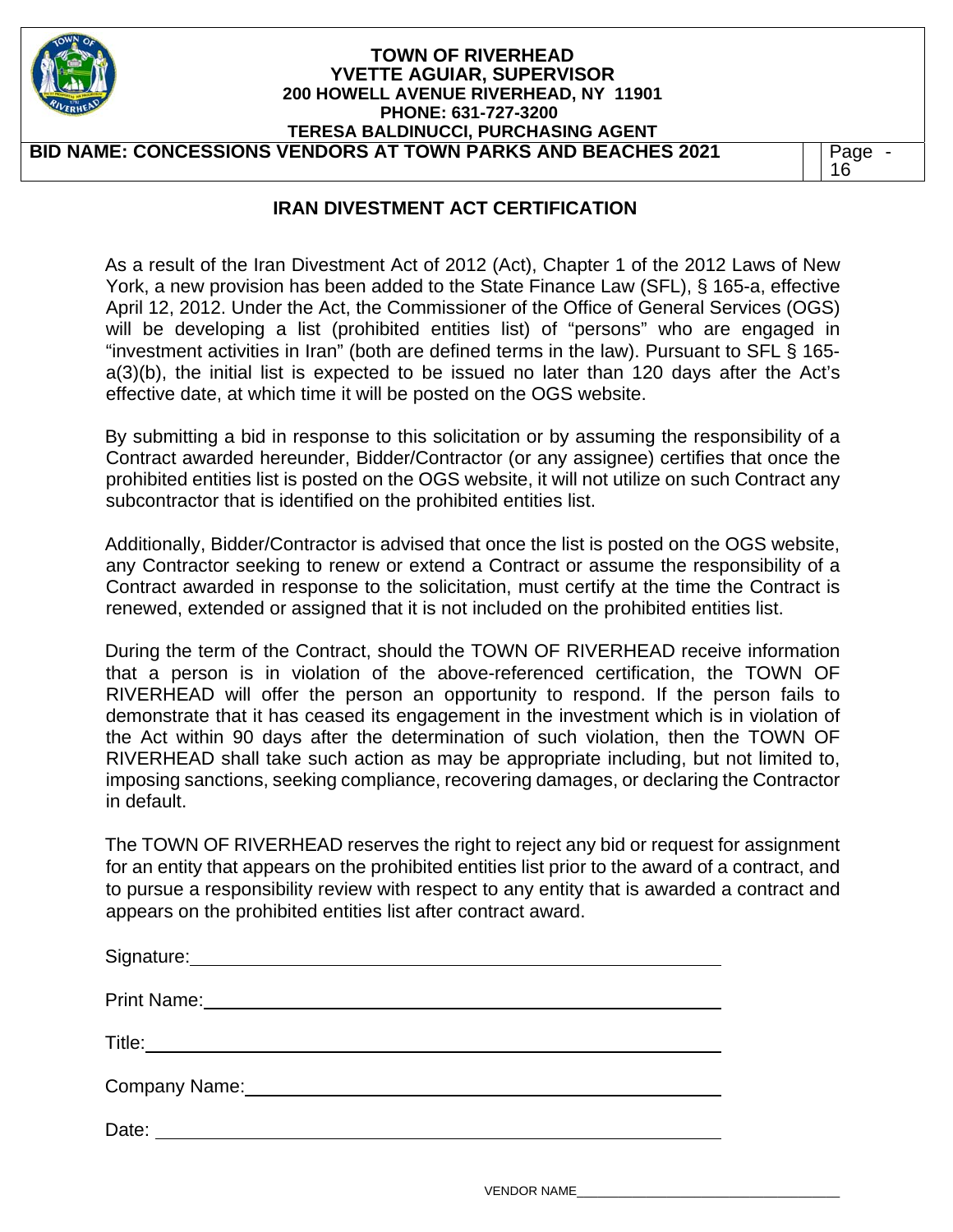| <b>TOWN OF RIVERHEAD</b><br><b>YVETTE AGUIAR, SUPERVISOR</b><br>200 HOWELL AVENUE RIVERHEAD, NY 11901<br>PHONE: 631-727-3200<br><b>TERESA BALDINUCCI, PURCHASING AGENT</b> |      |
|----------------------------------------------------------------------------------------------------------------------------------------------------------------------------|------|
| BID NAME: CONCESSIONS VENDORS AT TOWN PARKS AND BEACHES 2021                                                                                                               | Page |

### **SEXUAL HARASSMENT STATEMENT**

By submission of this bid, each bidder and each person signing on behalf of any bidder certifies, and in the case of a joint bid each party thereto certifies as to its own organization, under penalty of perjury, that the bidder has and has implemented a written policy addressing sexual harassment prevention in the workplace and provides annual sexual harassment prevention training to all of its employees. Such policy shall, at a minimum, meet the requirements of §201-G of the Labor Law.

| Signature:              |
|-------------------------|
| <b>Print Name:</b>      |
| Title:_________________ |
| Company Name:           |
| Date:                   |